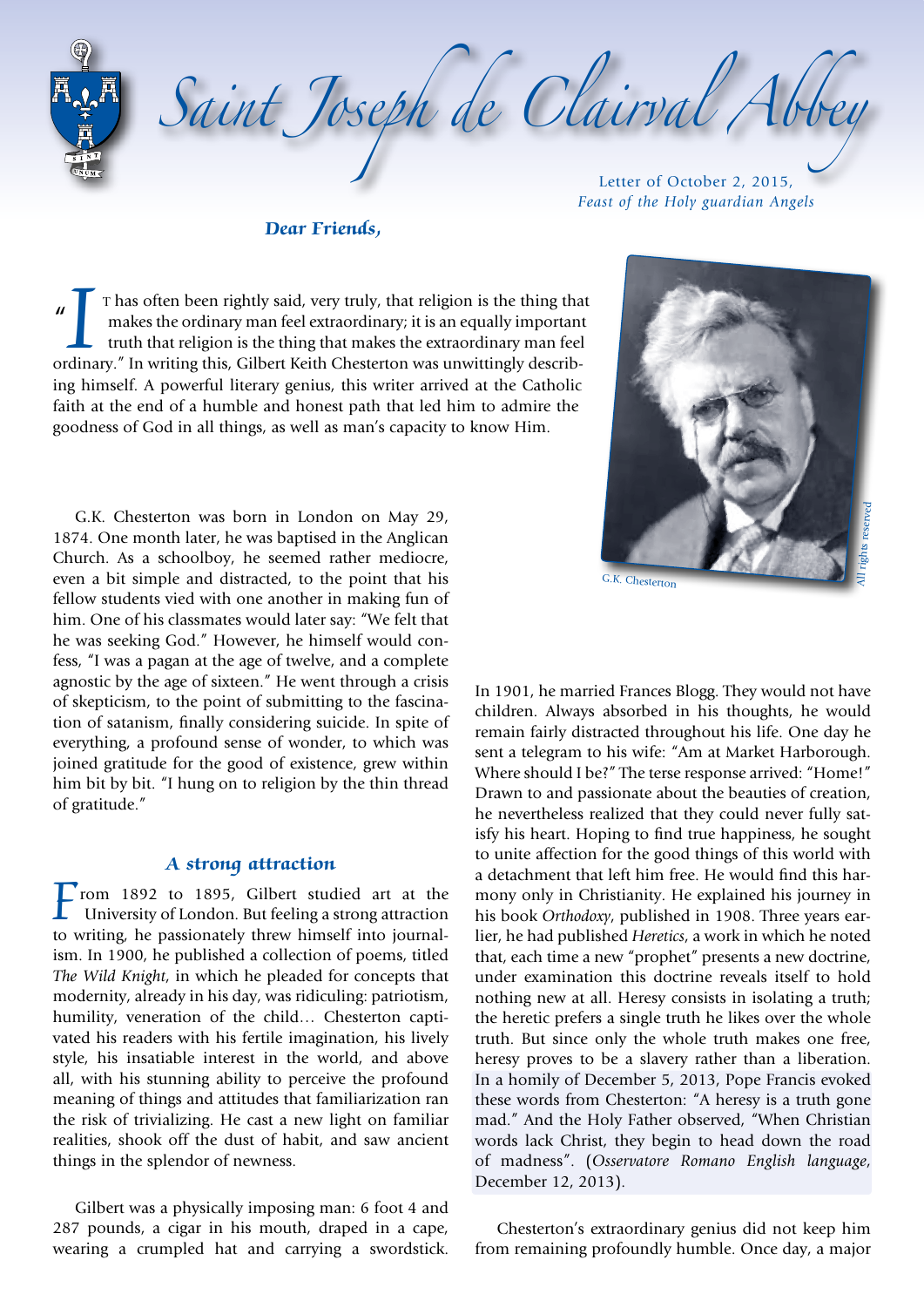newspaper once sent out an inquiry to famous authors, asking the question, "What's wrong with the world today?" After hesitating a long time, Gilbert replied: "Dear Sir: Regarding your article 'What's Wrong with the World?' I am. Yours truly." He thought, in fact, that one must "beware of no man more than yourself; we carry our worst enemies within us." Chesterton drew from humility a great capacity to see reality with the eyes of a child. Modern inventions did not make him lose his common sense, or his love for simple things. "From the beginning, I was stunned by the stupendous marvel of existence—by the miracle of sunlight through a window, by the miracle of people walking on legs through the streets, by the miracle of people talking to each other".

In 1914, Chesterton suffered a serious health crisis that sent him to bed for several months. At the end of the Great War, another trial struck his heart—his brother Cecil died in a military hospital in France. Out of fidelity to his memory, Gilbert continued to edit the newspaper his beloved brother had founded. After the war, he became the leader of the "Distributist" movement, which holds that the means of production should be spread as widely as possible, rather than being centralized under the control of the state, a few individuals, or corporations.

# **The motive for conversion**

In the area of religion, Chesterton perceived ever more clearly "there is one Church exactly as there is one universe." In 1922, he entered the Catholic Church His universe." In 1922, he entered the Catholic Church. His wife would follow him four years later. When he was asked why he had converted, he laconically replied, "To get rid of my sins." Dom Ignatius Rice, who had received his abjuration, stated simply that he became Catholic because of the efficacious power the Church has over sin. This desire to receive forgiveness for one's sins implies recognition of the reality of sin, but also belief in the existence of original sin. For Chesterton, the doctrine of original sin, rather than being depressing, was on the contrary the source of great consolation: "It holds that we have misused a good world, and not merely been entrapped into a bad one. It refers evil back to the wrong use of the will, and thus declares that it can eventually be righted by the right use of the will. Every other creed is some form of surrender to fate." These words are in keeping with the teaching of the *Catechism of the Catholic Church* (*CCC*).

"Because creation comes forth from God's goodness, it shares in that goodness—*And God saw that it was good… very good* (Gen. 1:4 and ff.) … On many occasions the Church has had to defend the goodness of creation, including that of the physical world. … Following St. Paul, the Church has always taught that the overwhelming misery which oppresses men and their inclination toward evil and death cannot be understood

apart from their connection with Adam's sin… The doctrine of original sin, closely connected with that of redemption by Christ, provides lucid discernment of man's situation and activity in the world. By our first parents' sin, the devil has acquired a certain domination over man, even though man remains free. … Ignorance of the fact that man has a wounded nature inclined to evil gives rise to serious errors in the areas of education, politics, social action, and morals." (*CCC*, nos. 299, 403, 407) In fact, because of original sin and its consequences, particularly the triple concupiscence, man is inclined to evil and is in need of a redeemer. Jesus CHRIST, the Son of God, has redeemed sinful humanity through His death on the Cross, but each soul's actual reconciliation with God is achieved through the sacraments. If Baptism remits original sin and all other sins committed before the reception of Baptism, the sacrament of Penance, or Confession, remits the sins committed after Baptism. Administration of this sacrament is entrusted to priests, who receive the power to remit all sins. Divine mercy knows no bounds, and no one should ever be discouraged in considering one's sins, however grave they may be. If we approach this sacrament with the necessary dispositions (contrition, the desire to amend and do penance, and the confession of the sins), we are certain to receive God's forgiveness. It is a sign of the unfathomable wisdom of God, who willed that sins be remitted by a man, that one is able to hear from the mouth of another man, a sinner like ourselves: "I absolve you from your sins in the name of the Father, and of the Son, and of the Holy Spirit."

## **A private religion**

The famous author embraced the traditional Christian faith because it was true. He held that the primary reason that many do not arrive at fully knowing the truth is pride, which he defined as "the falsification of fact by the introduction of self". Chesterton did not draw his philosophy from a personal "feeling", as do many modern writers. He based it on an objective, universally valid experience: "A man can no more possess a private religion than he can possess a private sun and moon." Gilbert knew very well that the Catholic Church is criticized for its rigid dogma. In reality, the whole world has its "dogmas", i.e., its standards of judgment; without them life is simply impossible. "There are only two kinds of people," he wrote, "those who accept dogmas and know it, and those who accept dogmas and don't know it." The real question then is to know on which dogma we are basing our life. Some think that Christianity, after having had its day in the sun, is now obsolete. Chesterton did not share this view. For him, the truth of the matter was that "the Christian ideal has not been tried and found wanting; it has been found difficult and left untried."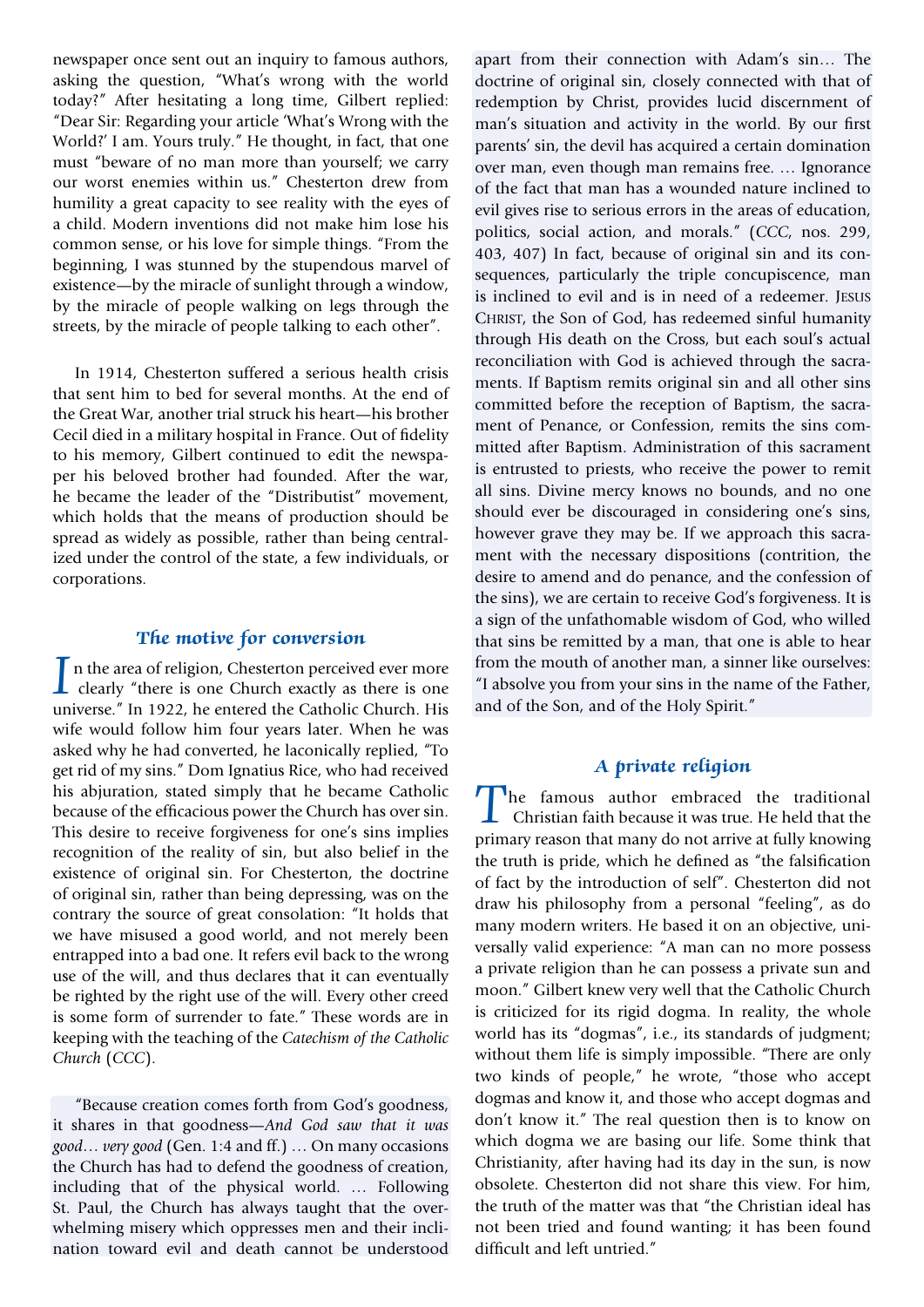#### **A priest detective**

One day Gilbert encountered a priest, loaded down<br>with parcels and holding an enormous umbrella<br>under his arm. This man left him with the impression under his arm. This man left him with the impression of someone clumsy and naive. But, during a walk in his company, Chesterton realized that because of his experience with souls, this candid clergyman, Father O'Connor, a simple parish priest, knew the secrets of vice and crime better than the best Scotland Yard agent. He then imagined a character for a novel, Father Brown, who became the hero of a series of police stories. The priest detective appears at the scene of a robbery or murder asking seemingly absurd questions. At first, his views are dismissed, but soon his wisdom becomes apparent because he alone, enlightened by his spiritual intuition, detects the lie through words, faces, or attitudes, and in the end, identifies the true culprits. In this enjoyable manner, Chesterton conveyed his conviction that only the Catholic Church profoundly knows souls, for she alone has the divine mission to transform them, above all through the ministry of the priesthood. Thus in the story *The Flying Stars*, Father Brown begs Flambeau, a criminal, to change his ways: "There is still youth and honour and humour in you; don't fancy they will last in that trade. Men may keep a sort of level of good, but no man has ever been able to keep on one level of evil. That road goes down and down. The kind man drinks and turns cruel; the frank man kills and lies about it. Many a man I've known started like you to be an honest outlaw, a merry robber of the rich, and ended stamped into slime." Chesterton's intuitions were confirmed in a way by Saint John Paul II, who declared, "Man is incapable of understanding himself fully without Christ. He cannot understand who he is, nor what his true dignity is, nor what his vocation is, nor what his final end is" (June 2, 1979).

Chesterton's numerous written works (articles, novels, short stories, historical and critical books, etc.) bear witness to a witty and highly intelligent mind. The author was a master of the art of paradox, to the point that he was called the "Prince of Paradox." He used it in all areas and the most serious subjects: world events, politics, economics, philosophy, theology, etc. He sought to shed light on the truth and good‑naturedly ridicule the incoherence of those who indiscriminately agree with everything. In certain controversies, he appealed to "uncommon sense", slyly pointing out that common sense is perhaps not as widespread as it once was, since even renowned thinkers hold positions that "lack common sense."

#### **To know the real**

hesterton found this beloved common sense among  $\sim$  the great minds that held the faith. Eager to share his discovery, towards the end of his life he wrote a biography of Saint Thomas Aquinas, a masterpiece that

an expert on Thomism, Étienne Gilson, would consider the greatest book ever written on the Angelic Doctor. Chesterton had no philosophical or theological formation other than his personal readings. Yet he profoundly discerned that man, created in the image of God, is capable of knowing the real. Thus he found that he understood and could write the life of a man to whom he was so close in spirit. At the end of the book, the author evokes, in contrast, the figure of Martin Luther, and shows how the latter consummated the divorce between man and reason. Indeed, for Luther man was so corrupted by sin that his natural powers of intelligence and will were incapable of doing anything useful fallen man can do nothing but cry out for mercy from the depths of his wretchedness. Saint Thomas, on the other hand, and with him the Catholic Church, believe that "human reason is ... truly capable by its own natural power and light of attaining to a true and personal knowledge of the one personal God, who watches over and controls the world by His providence, and of the natural law written in our hearts by the Creator" (*CCC*, no. 37). This theme of the relationship between reason and faith was developed by Saint John Paul II: "On her part, the Church cannot but set great value upon reason's drive to attain goals which render people's lives ever more worthy. She sees in philosophy the way to come to know fundamental truths about human life. At the same time, the Church considers philosophy an indispensable help for a deeper understanding of faith and for communicating the truth of the Gospel to those who do not yet know it" (encyclical *Fides et Ratio*, September 14, 1998, no. 5).

A defender of the faith, Chesterton was also a defender of public decency. One of the signs of the moral decay of a society is license in dress. Gilbert found this trend of immodestly revealing the body not only dangerous for public decency, but even detrimental to reason. Struck by a passage from the Gospels, he wrote of the hero of the *Adventures of Gabriel Gale*: "Have you ever noticed how true is that old phrase, 'clothed and in his right mind' (cf. Mk 5:15)? Man is not in his right mind when he is not clothed with the symbols of his social dignity. Humanity is not even human when it is naked." On this point as on many others, to go against the current requires courage; but it means deciding to live, for "a dead thing can go with the stream, but only a living thing can go against it."

G.K. Chesterton saw respect for the legacy of our predecessors as an act of deference to our fathers: "Tradition means giving a vote to the most obscure of all classes, our ancestors. It is the democracy of the dead. Tradition refuses to submit to the small and arrogant oligarchy of those who merely happen to be walking about." But respect for tradition likewise implies seeing ourselves and our own interests clearly. "Don't ever take a fence down until you know the reason it was put up" is an implicit reference to the inspired word: *You shall not*